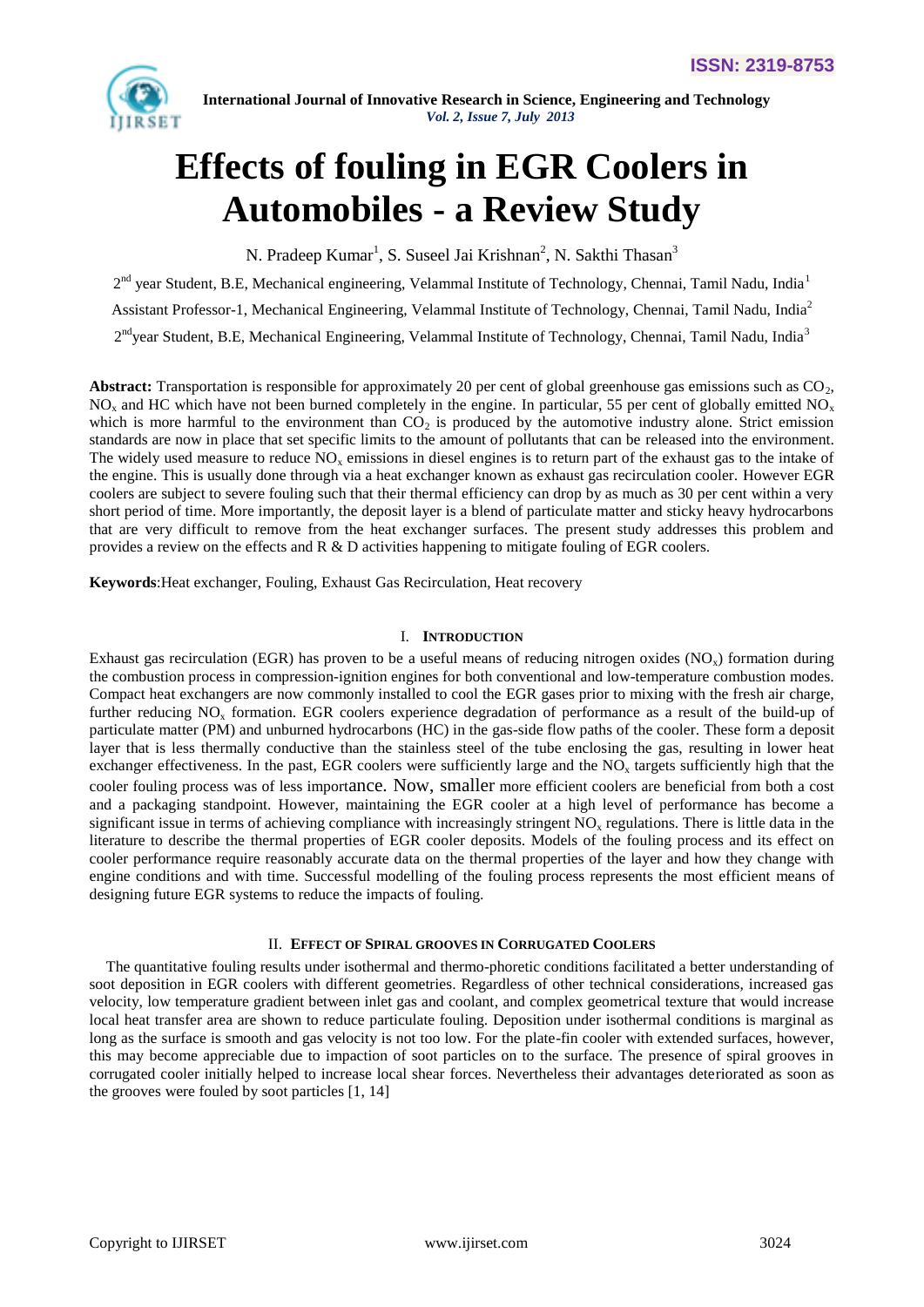



 $(b)$  $(a)$  $(c)$ Pictures of a) Smooth tube, b) Corrugated tube and c) plate-fin coolers.

Fig. 1 pictures of plate fin cooler

|                | Matrix of operating conditions.            | <b>TABLE-I</b>               |    |              |              |     |  |
|----------------|--------------------------------------------|------------------------------|----|--------------|--------------|-----|--|
| Cooler<br>type | $(T_{G,in} - T_{C,in})$<br>$({}^{\circ}C)$ | <b>Gas Velocity</b><br>(m/s) |    |              |              |     |  |
|                | 320                                        |                              |    | 30           | $80^{\circ}$ |     |  |
| Smooth         | 170                                        |                              |    | 30           |              |     |  |
|                | 0                                          | 10                           |    | 30           |              |     |  |
|                | 320                                        |                              |    | 30           | 70           | 120 |  |
| Corrugated     | 170                                        |                              |    | 30           |              |     |  |
|                | 0                                          | 10                           | 20 | 30           |              |     |  |
|                | 320                                        |                              |    | 30           |              |     |  |
| Plate-fin      | 170                                        |                              |    | 30           |              |     |  |
|                | ∩                                          | 1 <sub>0</sub>               | 20 | $30^{\circ}$ |              |     |  |



Effect of velocity on fouling resistance for the corrugated cooler Fig. 2 graph of velocity on fouling resistance in cooler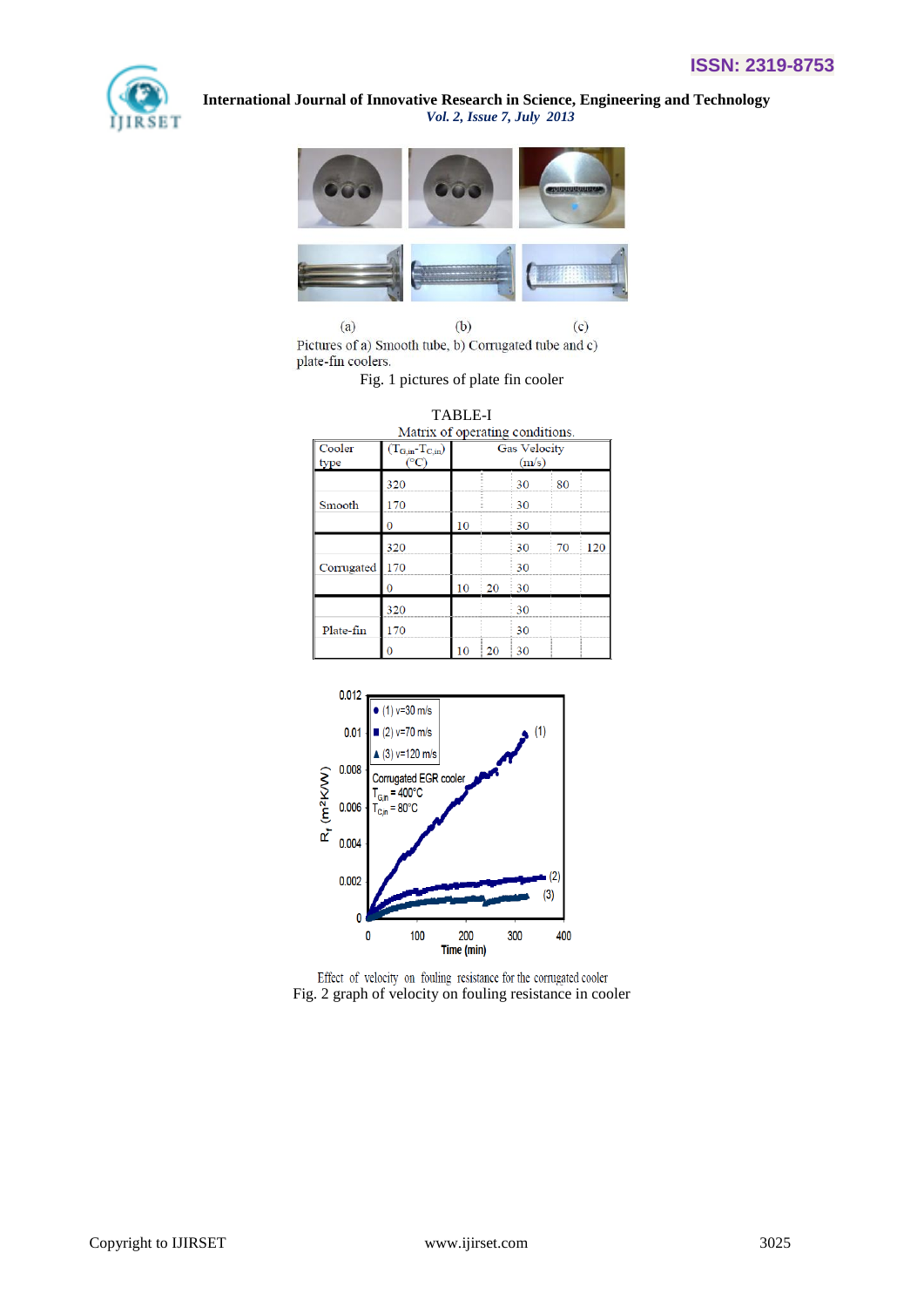





Fig. 3(a) & 3(b) graph on comparison of various coolers under High velocities and different operating conditions



Inlet of fouled corrugated cooler for  $\Delta T$  of a)<br>320°C, b) 170°C and c) 0°C for 30 m/s.<br>Fig. 4 diagram showing fouled corregated cooler



(a) (b)<br>Fouled smooth tube cooler under isothermal conditions for a) 10 m/s and b) 30 m/s.





(c)<br>Inlet of fouled plate-fin cooler for  $\Delta T$  of a) 320°C. b) 170°C and c) 0°C for 30 m/s. Fig. 6(a),6(b) & 6(c) diagram of fouled plate fin cooler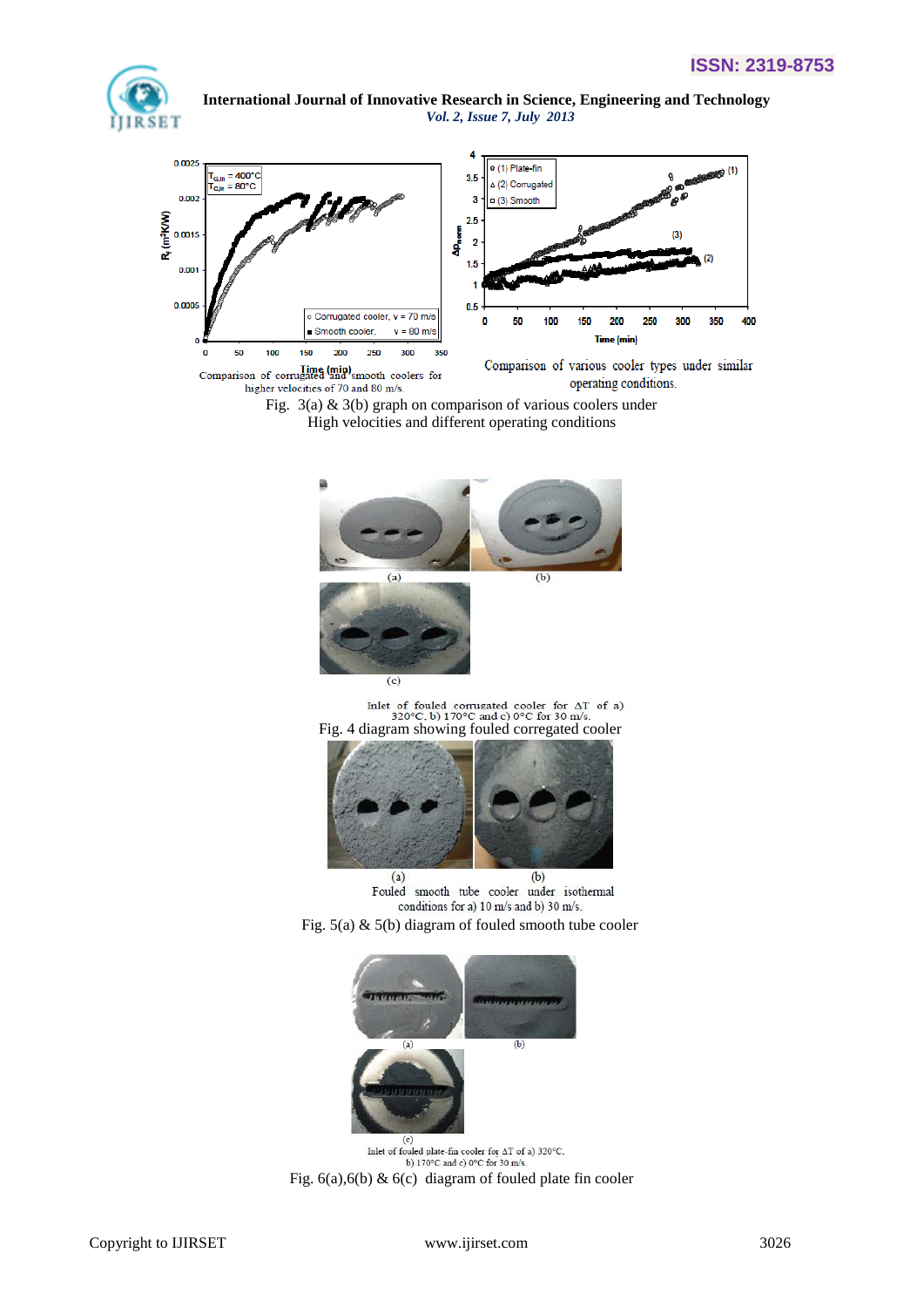

### **International Journal of Innovative Research in Science, Engineering and Technology**

 *Vol. 2, Issue 7, July 2013*

#### III. **EFFECT OF REPLACEMENT OF SURROGATE TUBE SAMPLES FOR EGR**

Use of a surrogate tube sampler in place of an actual EGR cooler allowed for independent and repeatable control of key factors impacting EGR cooler fouling. The tubes are also easily removed for post-test analysis. The heat transfer effectiveness loss of the surrogate tubes appeared to be reaching plateau. Higher HC levels initially resulted in greater deposit mass accumulation and increased deposit density but at later time intervals the deposit mass gain and density was similar to lower HC experiments. Neither various "anti-stick" tube coatings/surface treatments or B20 fuel versus ULSD fuel appeared to have any significant impact on effectiveness loss or deposit mass gain for these experiments. The soot deposits in EGR coolers are actually PM aggregates which form a highly porous deposit layer, with thermal conductivities in the range of 0.04 W/mK (similar to expanded polystyrene foam insulation). The resulting increase in deposit layer temperature as this porous PM layer builds weakens the van der Waals force which are understood to be the primary soot adherence force. The weakened attraction along with decreased shear strength of the PM aggregates in the higher temperature outer extremities of the deposit layer may explain the asymptotic behaviour of the loss of heat transfer effectiveness. [1]



van der Waals interaction energy normalized to random thermal energy for two spherical particles of 30 nm diameter.



Fig. 7 graph on van der waals interaction energy

Fouling resistance vs. time for five exposure times.

FIG.8 GRAPH ON FOULING RESISTANCE VS TIME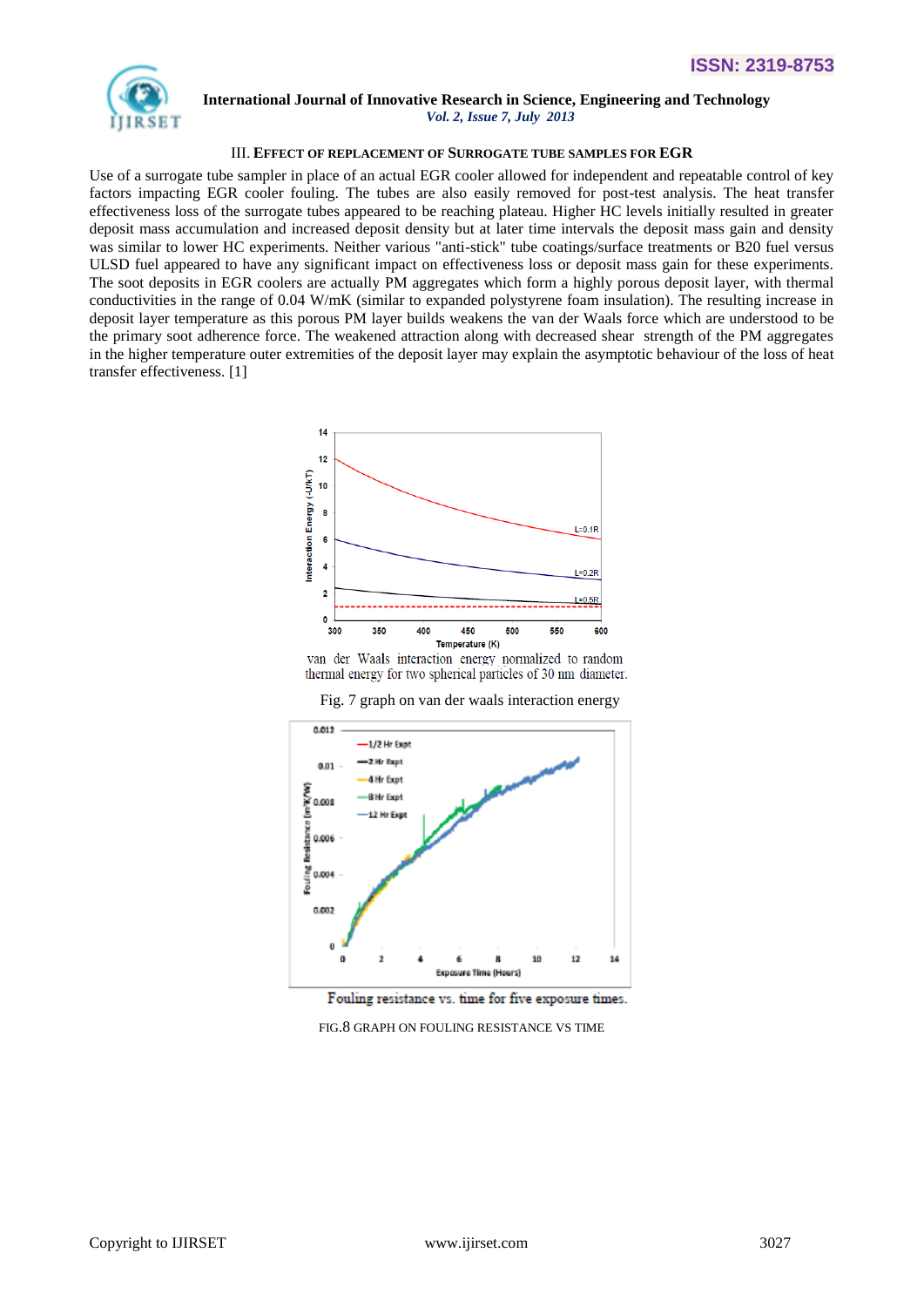



Average effectiveness loss for each exposure time with two fuels, ULSD and B20, and two HC levels. FIG. 9 GRAPH ON EFFECTIVENESS VS EXPOSURE TIME OF FUELS

#### IV**.PROPERTY VARIATIONS DUE TO FOULING DEPOSITIONS**

Mass-based deposition efficiency: Conditions favouring condensation of vapour components, i.e. low coolant and gas temperatures, enable diffusiophoresis to act. This results in high mass-based deposition efficiencies showing that diffusiophoresis has a major contribution to EGR cooler fouling and needs to be considered besides thermophoresis. Size-dependent deposition efficiency: Turbulent eddy diffusion and temperature effects increase deposition efficiencies especially for particles smaller than 50 nm. Effects inside the cooled section of the cooler are negligible. The different mechanisms that are involved in the soot deposition within heat exchangers add to the formation of a soot layer. All of the mechanisms considered act most effective at the cooler inlet where geometry and temperature conditions are most favourable.To improve EGR cooler performance, wash out effects due to water condensation should be specifically induced and conditions under which no water, but large amounts of hydrocarbons condense, should strictly be avoided. Further experiments with different aerosol composition are still needed to describe the processes happening in the EGR coolers in greater detail. [2]

| $\dot{m}_{\text{me}}$ = 5.5 kg h <sup>-1</sup> ; duration of all experiments: 3 h; polydisperse flame soot ( $\dot{m}_{\text{scotim}}$ = 45 mg h <sup>-1</sup> ). |                                                  |             |                    |                   |                     |                              |                              |                          |  |  |  |
|-------------------------------------------------------------------------------------------------------------------------------------------------------------------|--------------------------------------------------|-------------|--------------------|-------------------|---------------------|------------------------------|------------------------------|--------------------------|--|--|--|
|                                                                                                                                                                   | H <sub>2</sub> O<br>$\lceil\% \text{ w/w}\rceil$ | HС<br>[ppm] | $H_2SO_4$<br>[ppm] | $T_{gas}$<br>[°C] | $T_{\rm C}$<br>[°C] | $\Delta T_{\rm max}$<br>[°C] | $\varepsilon_{\rm m}$<br>[%] | Number of<br>experiments |  |  |  |
| Dry soot                                                                                                                                                          |                                                  |             |                    | 160               | 80                  | 80                           | 7                            |                          |  |  |  |
|                                                                                                                                                                   |                                                  |             |                    | 300               | 20                  | 280                          | $14 \pm 10$                  | 3                        |  |  |  |
| $Soot + H2O$                                                                                                                                                      | 1                                                |             |                    | 300               | 20                  | 280                          | 11                           |                          |  |  |  |
|                                                                                                                                                                   | 2                                                |             |                    | 400               | 20                  | 380                          | $14 \pm 7$                   | 3                        |  |  |  |
|                                                                                                                                                                   | 5                                                |             |                    | 400               | 20                  | 380                          | $11 \pm 2$                   | 3                        |  |  |  |
| $Soot + HC$                                                                                                                                                       |                                                  | 230         |                    | 400               | 20                  | 380                          | $18 \pm 13$                  | 3                        |  |  |  |
|                                                                                                                                                                   |                                                  | 430         |                    | 400               | 20                  | 380                          | $21 \pm 2$                   | 3                        |  |  |  |
| $Soot + H2O + HC$                                                                                                                                                 | 1                                                | 230         |                    | 155               | 20                  | 135                          | 33                           |                          |  |  |  |
|                                                                                                                                                                   | 2                                                | 430         |                    | 190               | 20                  | 170                          | 49                           |                          |  |  |  |
|                                                                                                                                                                   | $\overline{2}$                                   | 430         |                    | 400               | 20                  | 380                          | $18 \pm 3$                   | 3                        |  |  |  |
|                                                                                                                                                                   | 2                                                | 430         |                    | 400               | 80                  | 320                          | 16                           |                          |  |  |  |
| Soot + $H_2O$ + $HC$ + $H_2SO_4$                                                                                                                                  | $\overline{2}$                                   | 430         | 0.2                | 150               | 20                  | 130                          | $42 \pm 13$                  | 3                        |  |  |  |
|                                                                                                                                                                   | $\overline{2}$                                   | 430         | 0.2                | 150               | 80                  | 70                           | $22 \pm 5$                   | 3                        |  |  |  |
|                                                                                                                                                                   | 2                                                | 430         | 10                 | 150               | 20                  | 130                          | $88 \pm 15$                  | 3                        |  |  |  |
|                                                                                                                                                                   | $\overline{2}$                                   | 430         | 10                 | 400               | 20                  | 380                          | $58 \pm 43$                  | 3                        |  |  |  |
|                                                                                                                                                                   | 5                                                | 1200        | 0.2                | 150               | 20                  | 130                          | $15 \pm 9$                   | 3                        |  |  |  |

TABLE-II<br>Conditions for denosition experiments and results for mass-based denosition efficiencies Gas mass flow for all experiments

#### V**. MECHANISMS INVOLVED IN SOOT PARTICLE DEPOSITION**

Fouling of EGR coolers introduces a very significant uncertainty into the design and operation of this equipment. Different fouling mechanisms such as particulate, sedimentation due to gravity and spinning and solidification may also be responsible. However the contribution of each of these individual fouling mechanisms is still unknown. Several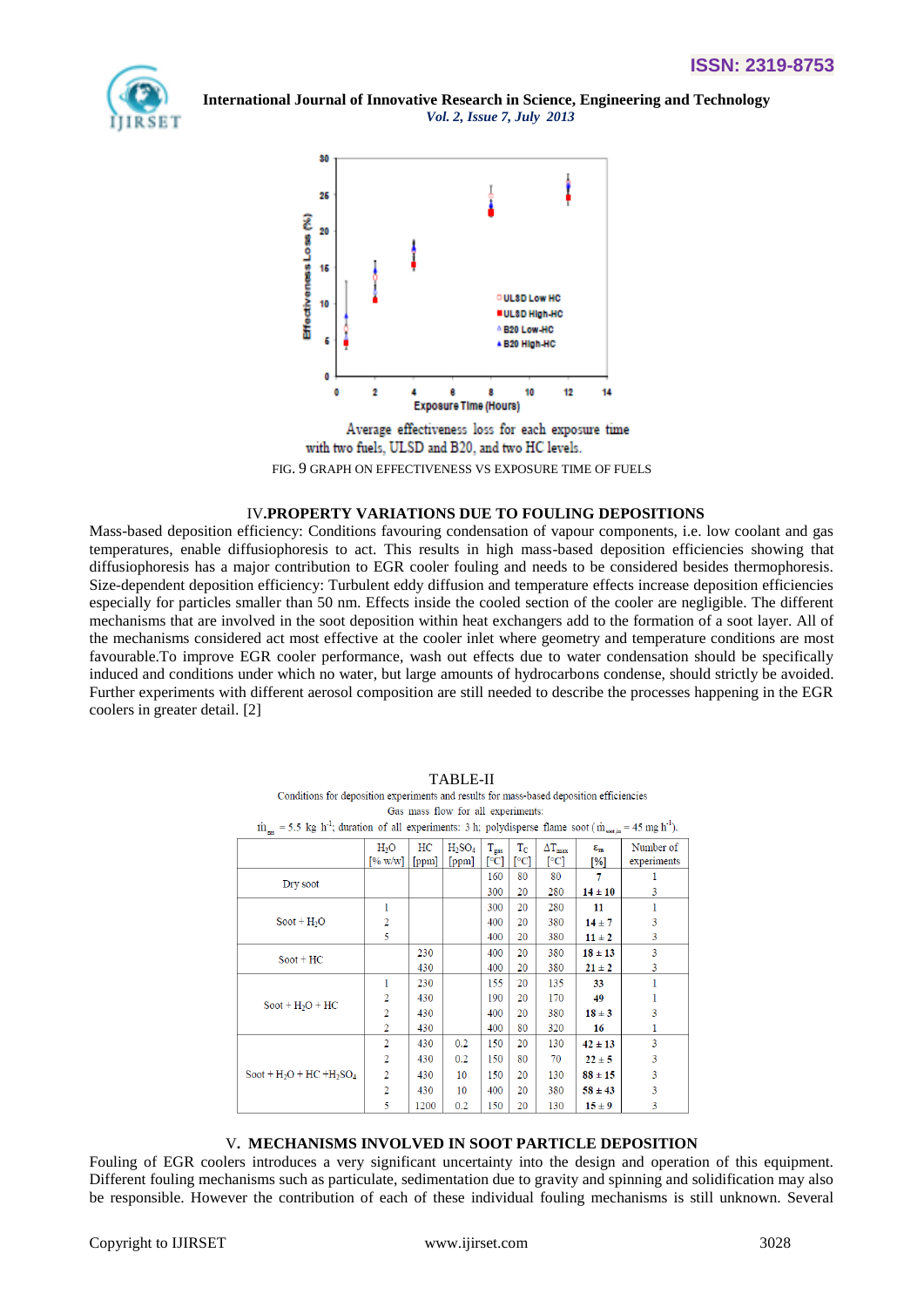

mitigation techniques have been proposed to minimize fouling of EGR coolers, but so far none of them is capable of preventing fouling or keeping it at a reasonable level. Increasing the gas velocity in the EGR coolers, preventing excessive cooling of the exhaust gasses across the cooler especially at the beginning of operation and usage of DOC together with DPF seem to be promising ways of reducing particulate fouling. However, the applicability of such methods still needs to be investigated. [3]

#### VI. **DEVELOPMENT OF EGR COOLER FOULING MODEL**

Cooled EGR is an increasingly important NOx reduction technology for current and future diesel engines. Higher EGR flow rates and cooling levels required by future emissions regulations exacerbate fouling, or the deposition of soot and HC exhaust constituents, degrading EGR cooler performance. An EGR cooler fouling model is developed and correlated to shorter term controlled EGR cooler fouling experiments. Longer term EGR cooler fouling experiments appear to require a "removal mechanism" to achieve correlation. A deposit visualization rig has been developed and is running experiments to observe these suspected removal mechanisms in real time. Water condensation and large particle bombardment appear to be important removal mechanisms. Other removal mechanisms are under investigation. [4]

#### VII. **VISUALIZATION OF DEPOSITION AND REMOVAL MECHANISMS**

A methodology for collecting deposits in surrogate EGR cooler tubes has been demonstrated. Measurements of the thermal properties of the deposit layer have been successfully accomplished. Average results for a limited number of samples has shown that the thermal conductivity of EGR cooler deposits with low levels of condensed HCs are quite low; measured values average 0.041 W/mK. This result is comparable to the thermal conductivity of materials known as effective insulators. More studies are needed to characterize the range of variation in deposit thermal properties that can be expected in practice and to lend understanding to the connections between operational. [5]

Cooled EGR is an increasingly important  $NO<sub>x</sub>$  reduction technology for current and future diesel engines. Higher EGR flow rates and cooling levels required by future emissions regulations exacerbate fouling, or the deposition of soot and HC exhaust constituents, degrading EGR cooler performance. An EGR cooler fouling model is developed and correlated to shorter term controlled EGR cooler fouling experiments. Longer term EGR cooler fouling experiments appear to require a "removal mechanism" to achieve correlation. A deposit visualization rig has been developed and is running experiments to observe these suspected removal mechanisms in real time. Water condensation and large particle bombardment appear to be important removal mechanisms. Other removal mechanisms are under investigation. [6, 7]



Fig. 10 diagram showing deposition of fouling materials inside a EGR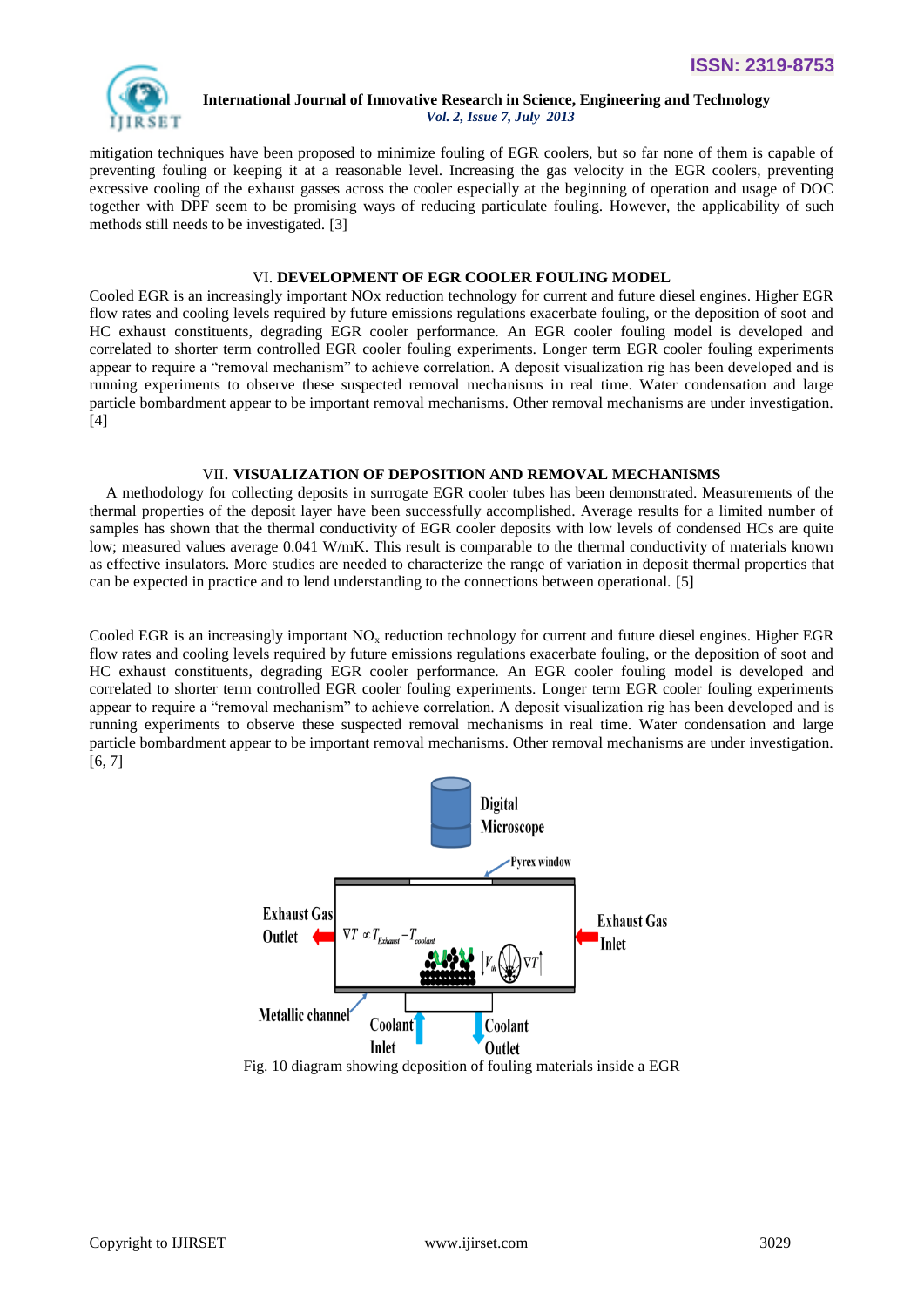



Fig. 11 an experimental setup of EGR

This paper reports results of a study of fundamental aspects of EGR cooler fouling. An apparatus and procedure were developed to allow surrogate EGR cooler tubes to be exposed to diesel engine exhaust under controlled conditions. The resulting fouled tubes were removed and analysed. Volatile and non-volatile deposit mass was measured for each tube. Thermal diffusivity of the deposited soot cake was measured by milling a window into the tube and using the Xenon flash lamp method. The heat capacity of the deposit was measured at temperatures up to 430°C and was slightly higher than graphite, presumably due to the presence of hydrocarbons. These measurements were combined to allow calculation of the deposit thermal conductivity, which was determined to be  $0.041$  W/mK, only ~1.5 times that of air and much lower than the 304 stainless steel tube (14.7 W/mK). The main determinant of the deposit thermal conductivity is density, which was measured to be just 2% that of the density of the primary soot particles (or 98% porous). The deposit layer thermal resistance was calculated and compared with estimates of the thermal resistance calculated from gas temperature data during the experiment. The deposit properties were also used to further analyse the temperature data collected during the experiment. The fuels used were ULSD, B5, B20. [8]



Fig. 12 a graph on specific heat capacity of various materials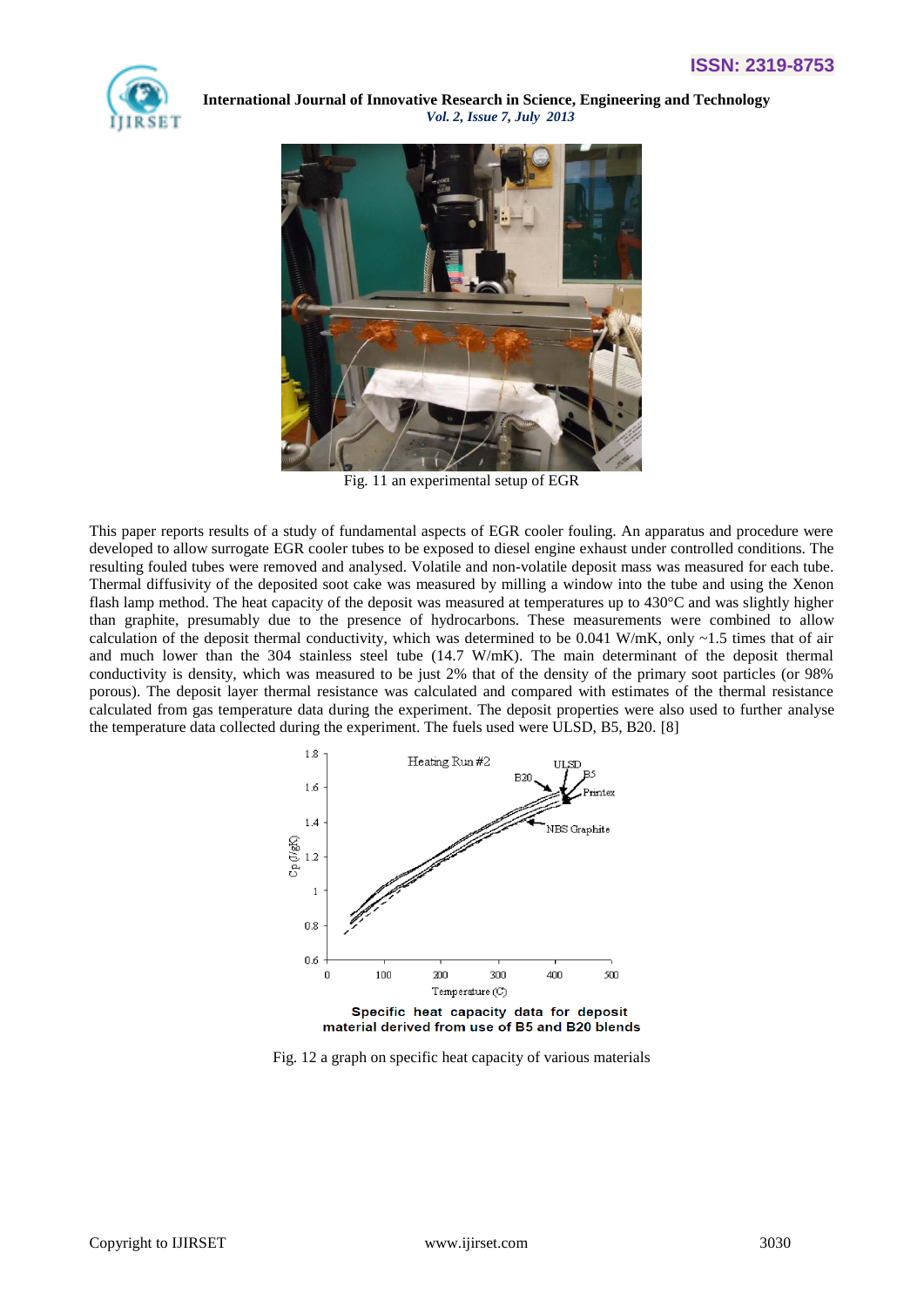



Micrograph showing deposit layer attached to the stainless steel tube wall Fig.13 microscopic view of deposition on walls of stainless steel

#### VIII**. EFFECT OF HEAT EXCHANGER MATERIAL**

This study is conducted in an effort to better understand and improve the performance of thermoelectric heat recovery systems for automotive use. For this purpose an experimental investigation of thermo electrics in contact with clean and fouled heat exchangers of different materials is performed. The thermoelectric devices are tested on a bench-scale thermoelectric heat recovery apparatus that simulates automotive exhaust. It is observed that for higher exhaust gas flow rates, thermoelectric power output increases from 2 to 3.8W while overall system efficiency decreases from 0.95% to 0.6%. Degradation of the effectiveness of the EGR-type heat exchangers over a period of driving is also simulated by exposing the heat exchangers to diesel engine exhaust under thermophoretic conditions to form a deposit layer. For the fouled EGR-type heat exchangers, power output and system efficiency is observed to be 5–10% lower for all conditions tested.

Clean and fouled aluminium and stainless steel EGR-style heat exchangers have been tested on a bench-scale thermoelectric apparatus to simulate automotive exhaust heat recovery. The thermoelectric devices were tested with different hot-side stainless steel and aluminium EGR-type heat exchangers for various heated exhaust gas flow rates ranging from 40 to 150 slpm, exhaust gas temperatures of  $240^{\circ}$ C and  $280^{\circ}$ C, and coolant side temperatures of 40<sup>o</sup>C and  $80^{\circ}$ C simulating possible temperature ranges downstream of the engine manifold and engine coolant. From analysis of the results it was observed that the recovered electrical power of the thermoelectric devices can be increased by elevating the temperature of the exhaust gas, decreasing the temperature of the coolant, or by increasing the flow rate of the heated gas. System Efficiency increases with an increase in electrical power when the bulk temperature gradient increases. System efficiency decreases with an increase in electrical power when the exhaust gas flow rate is increased. A large effect of heat exchanger material was also documented in this study. This is thought to be a combined effect of the higher thermal conductivity of aluminium compared to stainless steel and the excessive wall thickness of the heat exchangers used in this study. A more optimally designed heat exchanger would likely be less sensitive to heat exchanger material. Heat exchangers fouled with diesel exhaust experience degradation in performance of 5–10% compared to an unfouled heat exchanger of the same material. [9]

#### IX. **EFFECT OF HEAT TRANSFER AND SOOT DEPOSITION CHARACTERISTICS**

Controlled soot deposition tests were performed on a series of generic single-tube and three-tube EGR cooling devices that were exposed to exhaust gas for different periods of times in the diesel exhaust test facility to investigate the timedependent heat transfer and pressure drop characteristics of these devices. A non-destructive technique was developed to characterize the three dimensional soot layers that occurred in the EGR cooling devices using the neutron radiography test facility of the McMaster Nuclear Reactor. The results showed that the deposited soot layer in the single-tube devices was much larger for the higher flow rate which corresponded to turbulent flow, particularly in the entrance region. The thickness of the deposited soot in the entrance region of the tube was much larger than the remainder of the tube, and appeared to restrict the flow area by up to 75% over a length of 4 tube diameters. The variation in the deposited soot thickness throughout the rest of the tube is similar in magnitude to the layer itself indicating that the soot layer in the tube was three-dimensional. The results also showed that the profiles of the deposited soot had a wave-like structure in all cases. The thermal effectiveness of the devices decreased from approximately 82% to % over 5 hours for the laminar flow test case and from 70% to 35% for the turbulent flow test. The pressure drop across these devices increased by up to 320% during the 5 hours of testing. Measurements were also